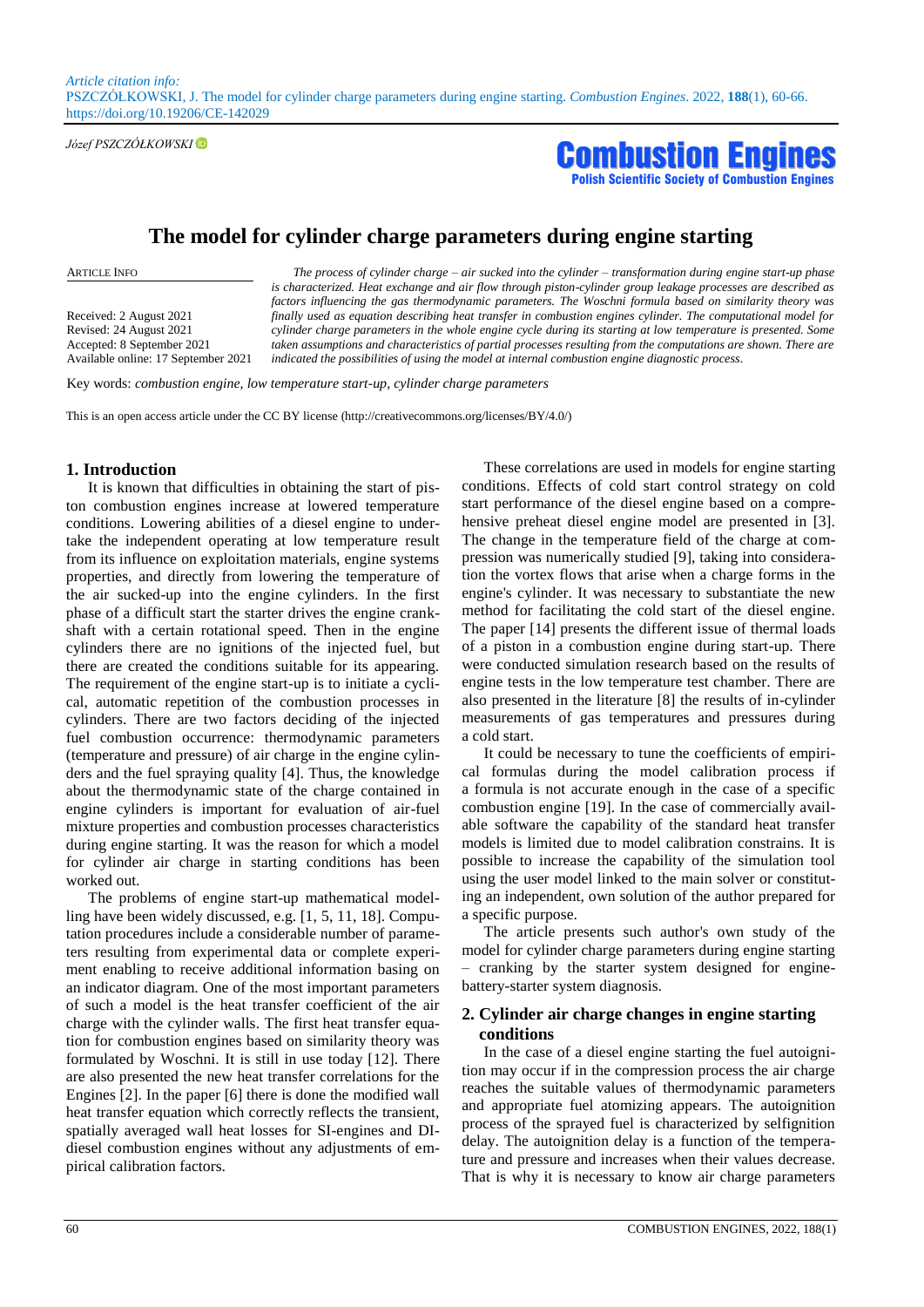during engine starting. The gas transformation process can be described using the energy conservation law – often called the first thermodynamic law in the differential form for an open system:

$$
dU = -pdV + dQ + idm
$$
 (1)

where:  $dU = mdu + udm - air charge internal energy$ change, pdV – elementary work of volume change, dQ – heat quantity exchanged between air and the walls surrounding it, i – specific gas enthalpy  $(I = U + pV)$ .

The gas total energy change and charge parameters at any moment of the process can be evaluated by equation (1) integration. The quantity of exchanged heat can be specified applying expression:

$$
Q = \int dQ = \iint_{Ft} \alpha (T - T_S) dF dt
$$
 (2)

where:  $\alpha$  – the surface film conductance, F – the surface of heat exchange,  $T$  – the air temperature,  $T_s$  – the temperature of the surface surrounding the air volume,  $t -$  the heat exchange time.

The fundamental importance for the heat exchange processes between air charge and the piston, engine head and cylinder walls has the choice of an appropriate formula describing surface film conductance value. There are wellknown many empirical formulae for computing its value in engine compression chambers (for example formulae according to Woschni and Zapf) [16]. They usually have a similar general character (they differ only with constant parameters values):

$$
\alpha = A(v_t p)^a (d)^b (T)^c \tag{3}
$$

where: A, a, b, c – constant parameters,  $v_t$  – average piston speed, d – cylinder diameter.

There was carried out the analysis of some formulae of this type. The course of computed, using some formulae, surface film conductance values as a function of crankshaft rotation angle are presented in Fig. 1. During the computations there were taken the same values of air temperature and pressure for each formula and technological data for AD4.236 engine. In the Sitkei formula d does not mean the cylinder diameter but the so-called equivalent combustion chamber diameter evaluated as:  $d = 2Dh/(D + 2h)$ , where D is the cylinder diameter and h the height of the combustion chamber over the piston. The dependence presented in [1] is very different in its character:

$$
\alpha = 406 \cdot \rho^{0.4} \qquad \left[\frac{W}{m^2 \cdot K}\right] \tag{4} \quad 9\frac{1}{4}
$$

The air density is in  $[kg/m<sup>3</sup>]$ . This formula gives much more enlarged surface film conductance values equal 460 to 980  $[W/(m^2 \cdot K)]$  in the conditions assumed for the discussed computations.

Taking into account that the Zapf formula gives enlarged values of the surface film conductance, and it was elaborated in principle for cylinder charge exchange periods, but Sitkei formula gives its values a bit decreased, for the subsequent considerations (after some verifications) there was accepted the Woschni formula.

In each engine operating conditions a part of the compressed air charge flows to the crankcase through pistoncylinder group leakage. The proportion of this part of charge is higher when the rotational speed of engine crankshaft is lower, especially in the range of speed extorted by starter. Because of it the air flow in crankshaft driving conditions should be taken into account.



Fig. 1. The dependence of surface film conductance value on crankshaft rotation angle in AD4.236 engine compression chamber computed according to the formulae of: Zapf, Nusselt, Woschni, Sitkei

Application of an appropriate formula and constant parameter for describing the air flow through piston-cylinder leakage is also important. The air flow can be treated as an incompressible viscous fluid flow by the speeds of 0,6 M (Mach) [17]. Then the flow is expressed by a formula describing the equilibrium of static and dynamic pressure in chosen pipe section where the flow exists:

$$
\Delta p = \frac{1}{2}\xi \cdot \rho \cdot w^2 \tag{5}
$$

where:  $\xi$  – the coefficient of flow drag,  $\rho$  – density of the flowing fluid,  $\Delta p$  – static pressures difference between the ends of pipe, w – velocity of fluid flowing.

From this it is possible to determine the flowing fluid velocity:

$$
w = \sqrt{\frac{1}{\xi}} \sqrt{\frac{2\Delta p}{\rho}} = \mu \sqrt{\frac{2\Delta p}{\rho}}
$$
 (6)

where:  $\mu$  is the intensity of flow coefficient.

There is used one orifice as a model of air flow. By the high pressure difference between engine cylinder and crankcase volume, the air flow should be treated as supercritical viscous fluid flow. In this case the speed of air flow $q_1$ ing to the crankcase can be evaluated on the base of energy conservation law. For the isentropic flow of compressive fluid, by assumption that the initial fluid speed equals "0", the final speed  $w$  can be computed as  $[16]$ :

$$
w = \sqrt{2 \frac{\kappa}{\kappa - 1} p_1 v_1} \left[ 1 - \left( \frac{p_2}{p_1} \right)^{\frac{\kappa - 1}{\kappa}} \right]
$$
 (7)

where:  $\kappa$  – the average value of adiabatic exponent,  $v_1$  – the initial specific volume of flowing fluid,  $p_1$  – initial static pressure of the fluid,  $p_2$  – the static pressure in the final flowing section.

It is necessary, for the real viscous fluid flow, to introduce into the equation (7) the coefficient of flow velocity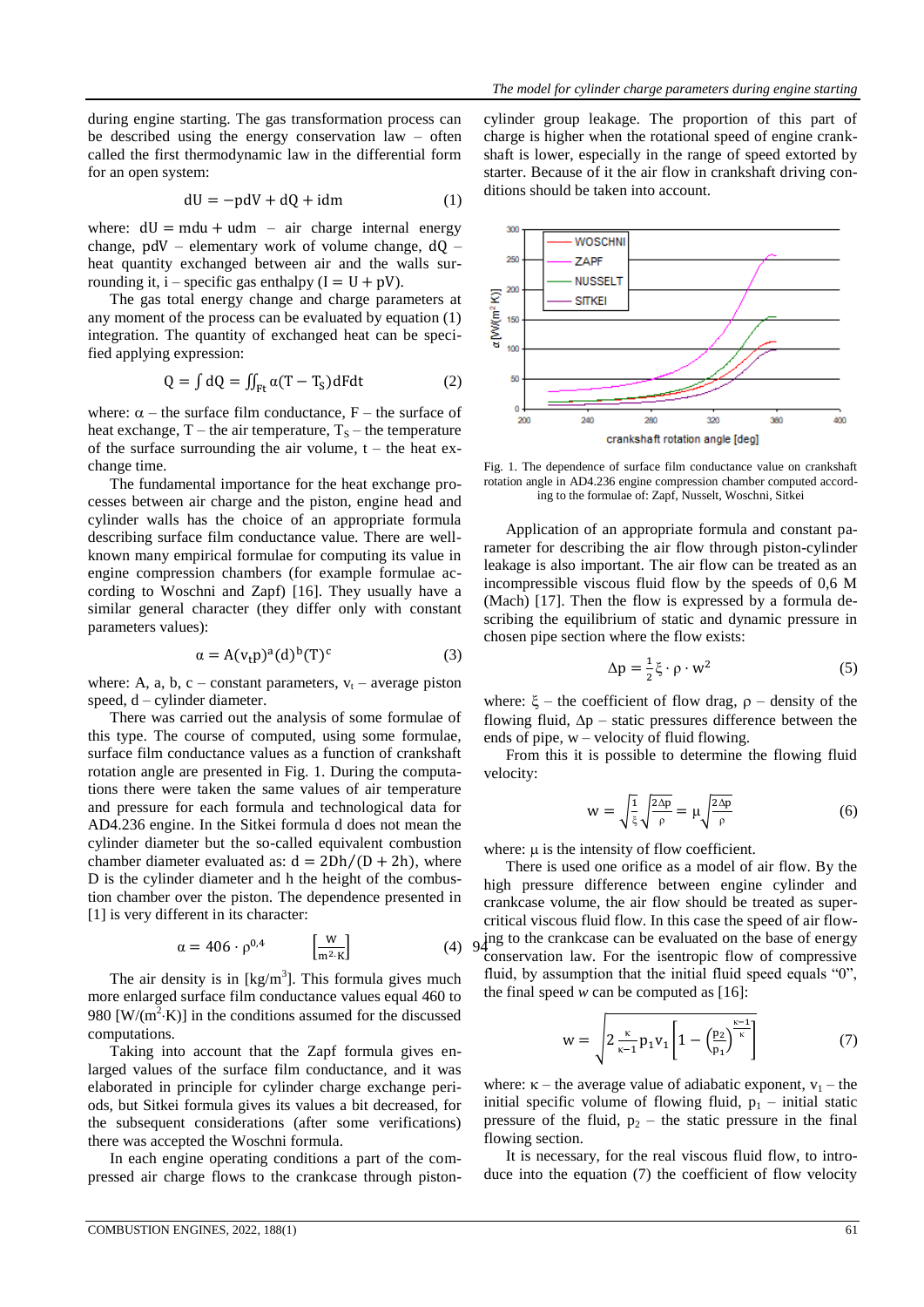(because of friction losses). This coefficient is experimentally determined for a given orifice. For model needs there was defined the specific (unitary) linear coefficient of volume flow intensity –  $\mu$ <sup>1</sup>. " $\mu$ <sup>1</sup>" is the only one constant parameter in the model (apart from the formula describing the heat exchange process), which is determined using the experimental data. So, the elementary air volume  $\Delta V$ , which flows through piston-cylinder leakage at  $\Delta t$  time can be determined as:

$$
\Delta V = \mu_1 \pi d \Delta t w \tag{8}
$$

## **3. Computational model characteristic**

The presented model is a numerical approach using integration procedures of the first thermodynamic law (1). The computations are realized by iteration method, where computing accuracy is obtained in the internal cycle. The model initial basic assumption is that the temporary rotational speed of the crankshaft has a constant value. The values of parameters characterizing air physical properties, depending on a chosen computing option, can be taken as constant or dependent on its temperature and pressure (air specific heat by constant volume  $c_{v}$ , adiabatic exponent  $\kappa$ , air density). Piston relocation and substitute height of combustion chamber are determined according to the kinematic dependences for piston-connecting-rod system. As the initial piston location (0 degrees of crankshaft rotation) its TDC at the beginning of intake stroke was taken.

Moreover, there were made some additional assumptions in the model, such as:

- 1. cylinder charging with fresh air and gas outflow are processes which proceed at a constant pressure value equal to the ambient pressure,
- 2. at the moment of the exhaust valve opening the immediate pressure equalization between cylinder charge and engine ambient takes place (gas being present in cylinder is subjected to the adiabatic process and a suitable mass of air flows into the cylinder).

Depending on the chosen option the computer program can realize the following procedures:

- gas adiabatic process by iteration method or Runge-Kutt's approach and comparing the results with the computed parameters using the adiabatic equation,
- gas change process at engine start-up conditions with taking into account (or not) heat exchange and blow-by of gas processes,
- evaluation of the engine minimum starting rotational speed dependence on temperature.

The input data include technological data concerning the engine, initial parameters of air and the engine, and conditions for processes involving the air. Output data include the current parameters of air charge in cylinder, such as temperature, pressure, temporary value of surface film conductance and specific heat, mass of the air charge. Moreover, there are computed some summarizing data, for example the average equivalent value of polytropic exponent for compression and decompression processes. Computation results can be presented on a computer display screen, printer or text file and then be transformed using computer software.

### **4. Initial verification of the model**

The main goals of the initial model verification were to evaluate, which of the partial processes have a decisive influence on charge parameters and to evaluate specific (unitary) linear coefficient of volume flow intensity. The presented results concern the diesel engine AD4.236 of a farm tractor, which was also experimentally tested. Computations were carried out for the data:

- inlet air temperature 260 K,
- ambient pressure 1 atm =  $0.101325$  MPa,
- average crankshaft speed 120 rpm.

The accepted above for computations value of rotational speed of the crankshaft is due to the fact that driven by the starting system crankshaft speed varies significantly from about 80 rpm for compression ignition engines and from 40 rpm for spark ignition engines to about 300 rpm [13].

For evaluation, which factor has a decisive influence on air parameters in engine cylinder, there were carried out different computational processes of air parameters change applying the discussed model.

In Fig. 2 there are presented the results of computed temperature values for various types of cylinder charge change:

- 1. adiabatic process without taking into account the temperature influence on air specific heat and adiabatic exponent ( $\kappa$  = const = 1.4) – marked with a in Fig. 1,
- 2. adiabatic process with taking into account the temperature influence on air properties (specific heat and adiabatic exponent)  $- b$ ,
- 3. change process with taking into account the heat exchange between air charge and the walls surrounding it according to Woschni formula (and temperature influence on air properties) – c,
- 4. change process with taking into account the heat exchange according to Woschni formula and blow-by of gas by leakage of the piston-cylinder group  $-e$ .



Fig. 2. The results of air temperature computation for various charge changes in AD4.236 engine cylinder

It is necessary to underline the change of air temperature values at the moment of outlet valve opening for gas change processes with taking into account the heat exchange and gas flow through leakage (curve e). At the final period of air charge decompression stroke its temperature and pressure decrease till much lower values than parameters of the engine environment. In this case the charge tem-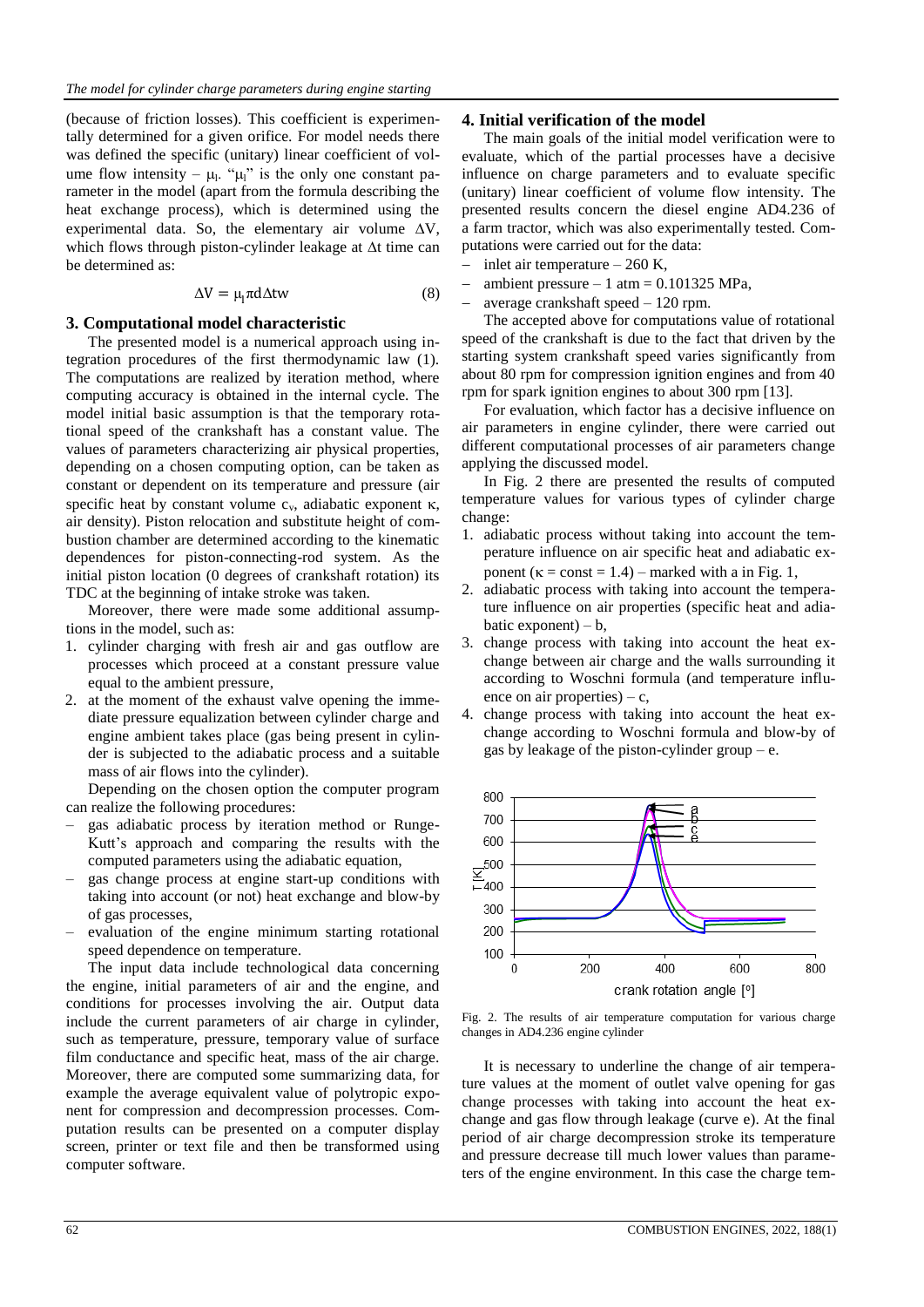perature before outlet valve opening equals about 194 K, so it is 66 K lower than ambient temperature.



Fig. 3. The quotient values of temperature and pressure for different types of air change in comparison to adiabatic process at piston location in TDC

The comparative data illustrating the temperature and pressure quotient values for every type of change in comparison to their value in the adiabatic process with adiabatic exponent  $\kappa$  = const = 1.4 at piston location in TDC (360<sup>o</sup>) are presented in Fig. 3. In this figure there are also presented data for process in which there were taking into account the heat exchange according to Zapf formula  $-$  d. The presented dependences indicate the degree of individual factor influence on computed thermodynamic gas parameters.

It is worth noticing that taking into account only the temperature influence on air properties causes the noticeable decrease of cylinder charge thermodynamic parameters. Heat exchange phenomenon causes air charge temperature and pressure lowering, in comparison to adiabatic process, practically at the same degree. Air flow through pistoncylinder group leakage influences the temperature and pressure values obtained during air transformation in engine cylinder at different degree. The fact that heat exchange and gas flow influence air charge thermodynamic parameters at different degree can be useful in independent determining constant parameter values which characterize these processes in crankshaft driving conditions. It is important that the equivalent compression polytropic exponent for air change, where surface film conductance is described with Zapf's formula without additional air flow through leakage is lower than during the process described by Woschni formula and taking into account mass losses (in Fig. 3 the quotient of air temperature in d is lower than in e case). There was made an attempt to determine the reason for difference of surface film conductance expressed by Woschni and Zapf formulae. The different values of this parameter cause visible difference between air parameters obtained using the two formulae. In Fig. 4 there is presented the course of their quotient values as crank angle function in the case if constant A in both formulae has the same value and surface film conductance was evaluated for the same values of air temperature and pressure.

It is easily seen that the basic reason for the difference between both coefficients of surface film conductance are various values of constant A. If the constant A has the same value, the highest relative difference of temperature values in the processes described by such dependences does not exceed 3.5%. The criterion for determining the specific (unitary) linear coefficient of volume flow intensity –  $\mu_1$ was the equality of air charge maximum pressure evaluated using the model and the one determined experimentally.



Fig. 4. The quotient values of temperature and pressure for different types of air change in comparison to adiabatic process at piston location in TDC

It is easily seen that the basic reason for the difference between both coefficients of surface film conductance are various values of constant A. If the constant A has the same value, the highest relative difference of temperature values in the processes described by such dependences does not exceed 3.5%. The criterion for determining the specific (unitary) linear coefficient of volume flow intensity –  $\mu_1$ was the equality of air charge maximum pressure evaluated using the model and the one determined experimentally.

The final verification concerns the influence of the kind of air flow through the leakage and the temporary crankshaft speed changes on the computation results. Because the crankshaft rotational speed cannot be computed using the model (because of lack of suitable experimental data), there were taken into account the results of its measurements. Because the difference in obtained results are difficult to distinguish in the complete diagram of engine cycle, in Fig. 5 there is presented a fragment of the course of the computed charge temperature values (in the surroundings of TDC) for the different conditions of air flow through pistoncylinder group leakage and the changes of temporary crankshaft speed:



Fig. 5. The fragment of the computed temperature values dependence on the crankshaft rotation angle for different conditions of air flow and crankshaft temporary rotational speed changes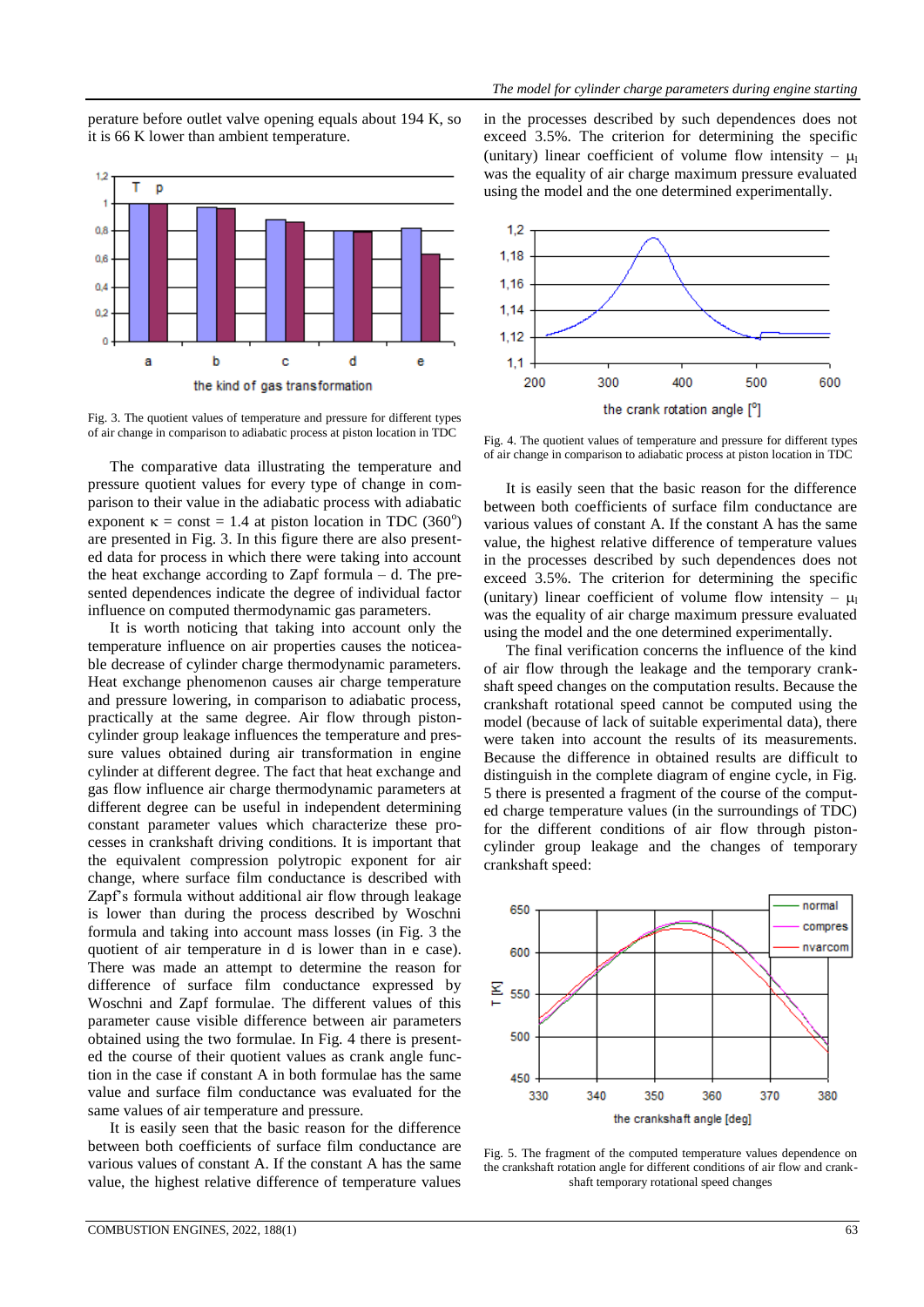- normal incompressible fluid flow, constant crankshaft rotational speed value,
- compres compressible fluid flow, constant speed value,
- nvarcom compressible fluid flow, changeable speed value.

It was necessary to assume the appropriate specific linear coefficient of volume flow intensity value for each examined process according to the maximum pressure criterion.

It is easily seen that in the crankshaft rotation angle interval, in which the processes of creating and ignition of air-fuel mixture take place, the differences between the computed temperature values are inconsiderable. So, independently of the assumed rules of air flow and the crankshaft temporary speed changes the obtained results, in aspect of the air temperature influence on engine starting properties, are comparable. The maximum relative differences of the parameters values characterizing the air change processes in relation to the process with incompressible air flow are:

- for the process taking into account the compressible fluid flow at constant speed value: temperature  $-0.55\%$ , pressure – 2% (after TDC, about 430 deg), mass losses  $-1.5\%$ .
- for the process taking into account the compressible fluid flow at changeable speed value: temperature – 2.3%, pressure  $-9%$  (after TDC, about 430 deg), mass  $losses - 8\%$  (about 430 deg).

### **5. Using the model in engine diagnostic process**

As it was marked before, the developed and presented model for cylinder charge parameters during engine crankshaft driving could be used for engine-battery-starter system diagnosis, especially for analysis of the compression in the cylinders of an internal combustion engine. Changes in tightness of an internal combustion engine combustion chamber may be determined based on: the measurement results of maximum compression pressure in the cylinders, pressure drop measured using a cylinder leakdown tester, and the blow-by flow rate at different engine operating conditions. Also, the comparative compression in the cylinders of an engine may be tested by analyzing the changes of current drawn from battery when the engine is cranked by the starter motor with ignition or fuel inhibited.

Each engine cycle has a positive current peak due to a compression stroke in specific cylinder. Missing a positive current peak indicates a very low compression in one cylinder. The current cycles could be integrated and the integrals compared to detect compression imbalance. The base level of integration is equal to the level of an adjacent negative current peak (see Fig. 7). In the same way for engine cylinders relative compression diagnosis can be used battery voltage [7] or even engine crankshaft rotational speed, in inverse relationship of the positive and negative peaks. The analysis of the possibility of using the results of measurements of the instantaneous rotational speed and its derivative – crankshaft acceleration to assess the condition of a compression-ignition engine is presented in [15].

For the purpose of internal combustion engine diagnostics, there are new possibilities to use the parameters of crankshaft driving by the electric starting system: the current drawn by the starter, the voltage at the battery terminals, the crankshaft rotational speed. For the diagnostic use of these parameters it is necessary to build mathematical models of all objects – especially cylinder charge transformation process. The intensity of the current consumed by the starter, the voltage at the battery terminals and the rotational speed of the crankshaft are the response of the engine-starter-the starting battery set to the forcing, which is the internal combustion engine crankshaft driving by the starter. In the diagnostic test, the values of the system's state characteristics should be determined on the basis of the features of the output signals – system response to external extortion, which include:

- the intensity of the current consumed by the starter  $-$  it characterizes the battery's ability to return current under load conditions, it depends on the state of the starter characterizing the relationship between the current consumption and the generated torque, contains information about the combustion engine resistance of motion,
- voltage at the loaded battery (or starter) terminals it contains information on the state of the energy source feeding the starter. The voltage value is dependent on the nominal battery capacity, current consumption, temperature and its status,
- rotational speed of the crankshaft forced by the starter it is the resultant of the following features: the engine motion torque of resistance, the electromechanical characteristics of the starter and the starting capacity of the battery.

The variable component of the engine resistance torque, when the crankshaft is driven by the starter, depends on the compressed air pressure in the engine cylinders. An example of the course of the charge pressure in the engine cylinder during crankshaft driving is shown in Fig. 6.



Fig. 6. The course of the compression pressure in the cylinder of the engine being tested

The variable component of the starter current (resistance torque) can be the premise for determining the value of the air compression pressure in the engine cylinders. To determine the value of the compression pressure, it is necessary to build a model for the engine crankshaft driving that allows correlating the pressure value and the current drawn by the starter. An example of the course of current during the engine crankshaft driving is shown in Fig. 7.

The condition of the engine in terms of its resistance torque can be determined by comparing the value of the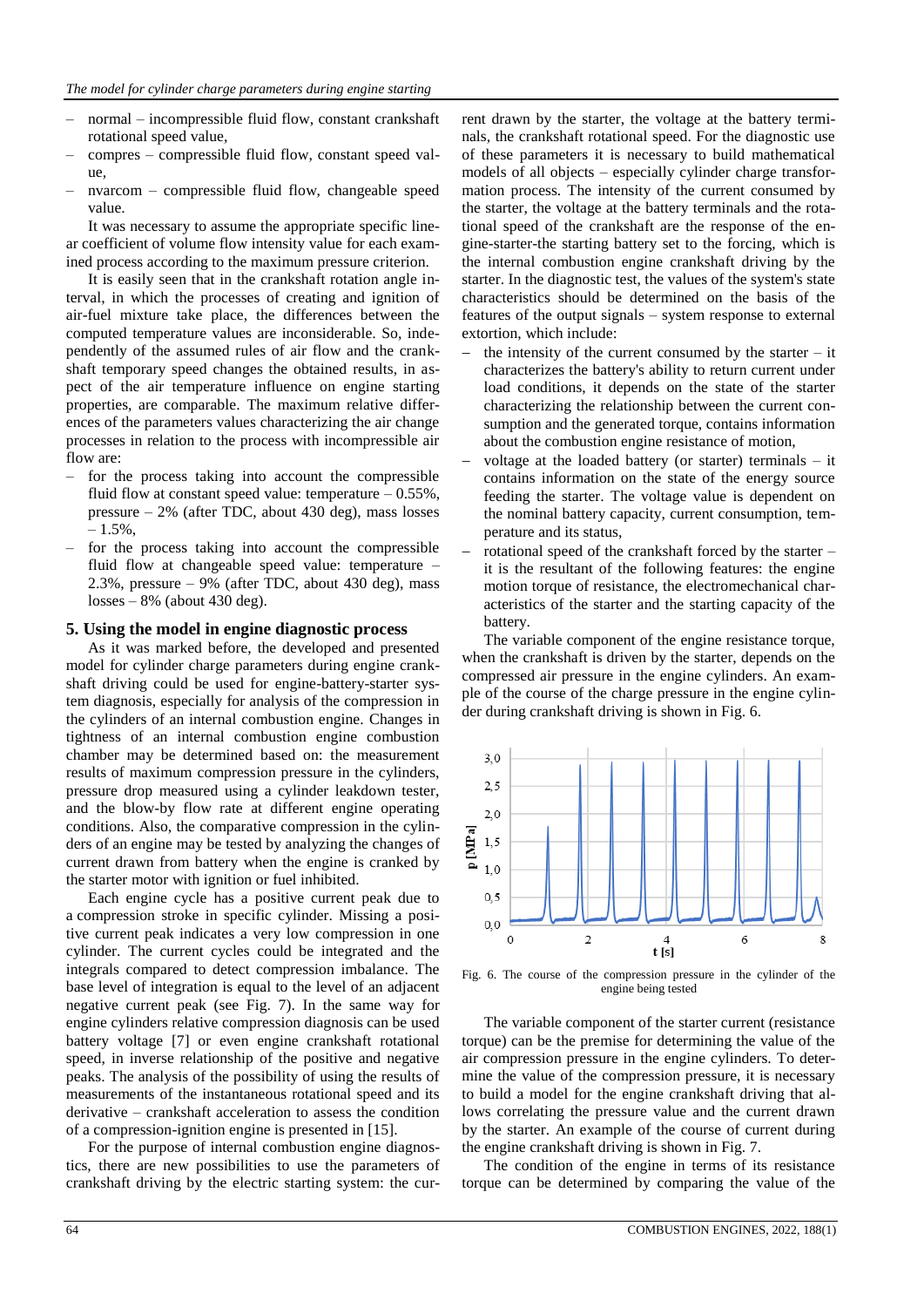resistance torque determined during experiment (driving the crankshaft) and on the basis of the analytical formula.



Fig. 7. The course of the current taken by the starter during the engine crankshaft driving

The voltage at the battery terminals characterizes its ability to give off energy. At a given current consumption, the voltage at the battery terminals depends on its nominal capacity Q, the electrolyte temperature T and the battery state k, which can be identified with the technical condition of the energy source. The voltage on the battery terminals U dependence on the characterizing its state parameters can be assumed as a linear function of these parameters. Battery condition assessment can be made based on comparison the voltage values in engine crankshaft driving conditions and determined from the analytical model. An example of the voltage course at the battery terminals while driving the engine crankshaft is shown in Fig. 8.



Fig. 8. The course of voltage measured at the terminals of a loaded battery

To assess the state of the electric starter, it is necessary to know the engine resistance torque. The basic meaning in the proposed method of the starter state assessment is to determine its actual power characteristic. The course of the power characteristics of the starter similar to the parabola indicates the possibility of their description using the second-degree polynomial in depending on the current.

The value of engine crankshaft rotational speed driven by the starting system can be used to determine the actual starter power, if its torque value is determined on the basis of the current. The power of the starter in given operating conditions is the basic parameter of the assessment of its technical condition (it must be related to its actual power characteristic). An example of the course of rotational speed of the engine crankshaft driven by starter is shown in Fig. 9.



Fig. 9. The course of the engine crankshaft rotational speed driven by the starting system

The signals of the engine crankshaft driving through the electric starting system show significant similarities and correspondence of their variability phases. This is due to the existence of causal relationships between their values resulting from:

- battery characteristics, as a voltage source of electric current, which relate to one another recorded courses of voltage and current,
- a set of starter characteristics, as an electric motor, which uniquely bind the torque of force with the current and rotation speed of the starter shaft with the voltage of the power source.

#### **6. Closing remarks**

The article presents the principles of the author's own model for calculating the parameters of the cylinder charge while driving the crankshaft by the starting system and the essence of the new proposed system diagnostic method: acid battery – electric starter – internal combustion engine with the use of models of the diagnosed objects.

The mathematical model of any technical object or process presents its formalized, simplified description. The model can replace a real object or a process in such way that its testing can be the source of additional information on the object. The model allows controlling extortion parameters and conditions of object operation and to obtain information and dependencies, measuring of which during the experiment can be impossible, laborious or costly. The goal of working out of the presented model is to assist in experimental studies and to obtain dependencies, which are not provided by an experiment. The presented design for computing of thermodynamic air parameters in engine cranking conditions can be a part of the whole engine startup or diagnostic model. The model should be still developed to increase its accuracy and to close computational procedures to the real conditions of engine driving. First of all, it is necessary to take into account the crankshaft speed non-uniformity. The Woschni formula seems to be the best for surface film conductance evaluation in engine cylinder